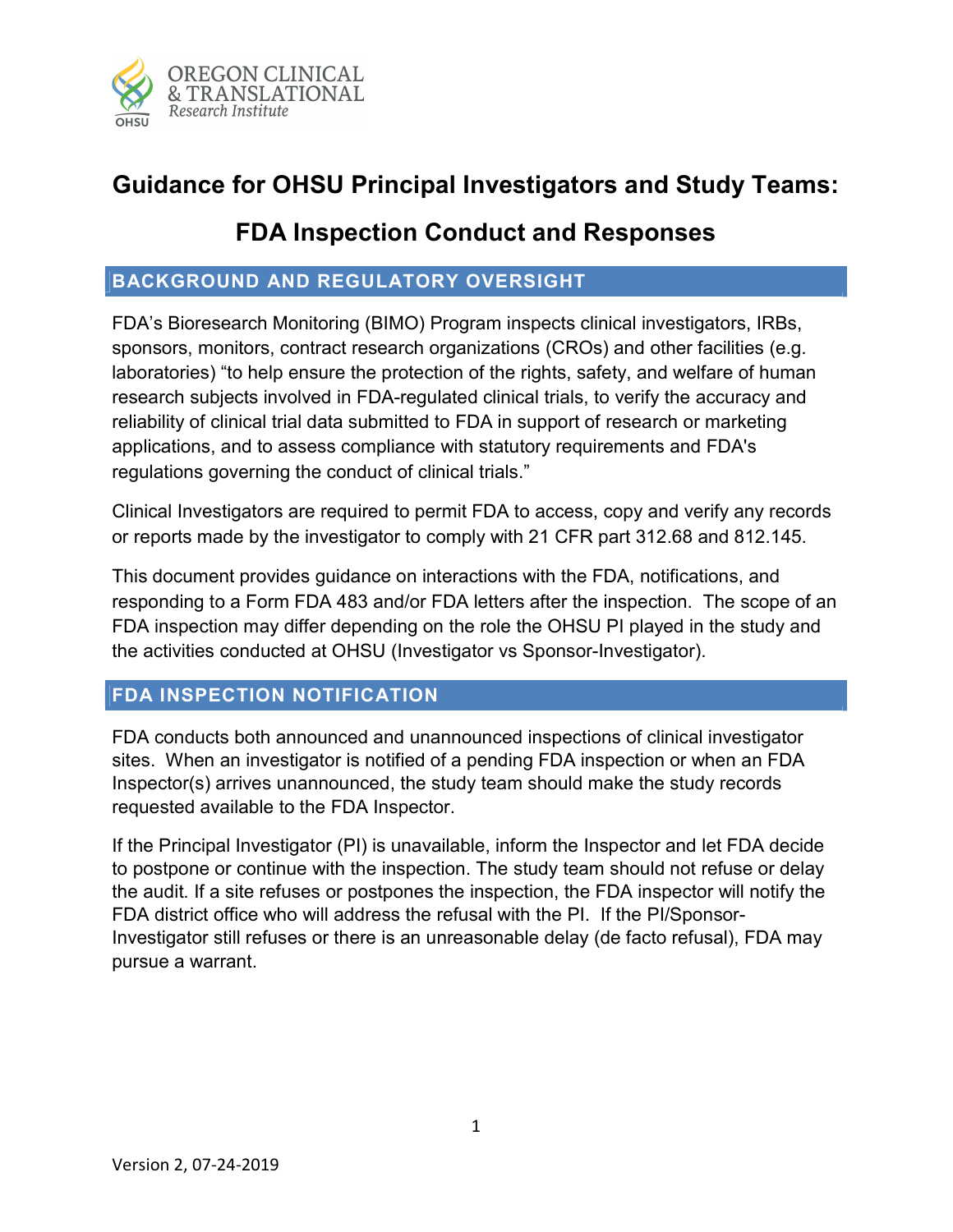

#### PI NOTIFICATIONS

The PI should notify OHSU departments involved in the study conduct and funders as required by their contracts.

- Notify the industry Sponsor immediately (unless the FDA instructs you not to notify the Sponsor). If you have questions about the requirements for notifying an Industry Sponsor/Funder/Supporter, refer to your contract and contact CTO Contracting.
- Notify the OHSU IRB Chair and IRB Manager, the CTO-Contracting Manager(s), and the OHSU Research Pharmacy if drug is still on site (invdrug@ohsu.edu). Include the eIRB #, protocol title, PI name and the date(s) FDA plans to be at OHSU in the emails.
- If the study is using a central IRB, the PI should also notify the central IRB as required by their policies.
- Notify your departmental contacts as appropriate. This may help you with administrative resources and rooms scheduling.

#### PREPARATION

The following recommendations will allow the study team to put their best foot forward during the audit and to inform themselves of FDA expectations.

- Review the protocol and consent forms to re-familiarize yourself with the study (especially if it has been a while since the study was conducted).
- Study documentation should be inspection ready at all times. There is a Clinical Trial Regulatory File Checklist and an FDA Audit Checklist – checklist available on the OCTRI Policies and Forms webpage (https://www.ohsu.edu/xd/research/centersinstitutes/octri/resources/policies-forms/index.cfm). The Knight Cancer Institute also has an SOP and an FDA Inspection and Preparation Manual for their investigators on the Knight bridge site.
- Review the FDA Bioresearch Monitoring Program (BIMO) Compliance Program Manual(s) relevant to the upcoming inspection. FDA Inspectors use the manual(s) to conduct the investigation. There are separate manuals for:
	- o Clinical Investigators
	- o Sponsors, Contract Research Organizations, and Monitors (for OHSU Sponsor-Investigator trials)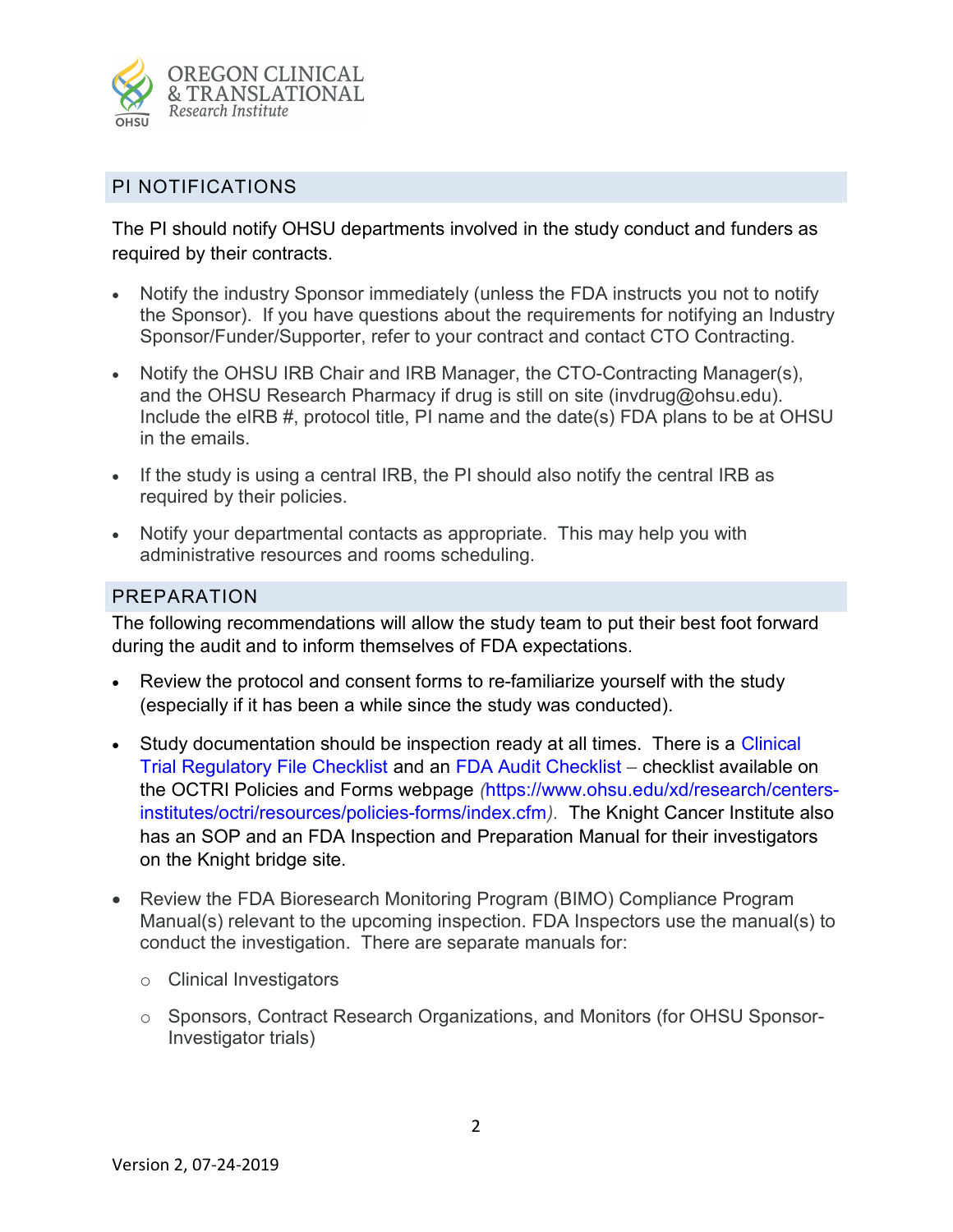

- Create a plan for the FDA inspection to help your site appear well organized. This will make the audit go more smoothly.
	- $\circ$  Schedule a conference room for the duration of the inspection. The room should have adequate work space for the Inspector, should be away from the flow of office/clinic traffic, and near a copy machine.
	- o Assign a primary contact for the FDA Inspector, and make sure they are available for the duration of the inspection.
	- $\circ$  Notify any subject matter experts that the FDA is going to be here and confirm they will be available (co-I specialists)
	- $\circ$  Plan to have additional people with the appropriate access (eIRB, study files) to help retrieve information quickly.

## THE FDA INSPECTION

The inspector will verify compliance with the protocol and applicable regulations by reviewing documents and talking to individuals involved in the conduct of the study. The Inspector will record all responses and findings in an Establishment Inspection Report (EIR).

The PI or most senior member of the study team (if the PI is unavailable) should be present at the beginning of the inspection to meet with the FDA Inspector. The study team should plan for the following:

- The FDA Inspector will show their badge with their credentials and issue a completed Form FDA 482 (Notice of Inspection). Note the FDA Inspector's name and badge # in the site audit records.
- During the initial meeting with the FDA Inspector, be prepared to discuss the Inspection process.
	- $\circ$  Introduce the site primary contact and provide general tour of the facility (bathroom, exits, and work area for FDA Inspector). FDA inspectors are considered escorted guests at OHSU, so plan to have an escort for the FDA inspector everywhere they go on the OHSU campus.
	- $\circ$  Notify Transportation and Parking and provide the FDA Inspectors license plate number so they can be put on the do not ticket log. Questions regarding parking should be directed to *ohsuid@ohsu.edu* (503)-494-8283.
	- $\circ$  Ask what documentation, resources, and facilities that the Inspector would like to view during the visit.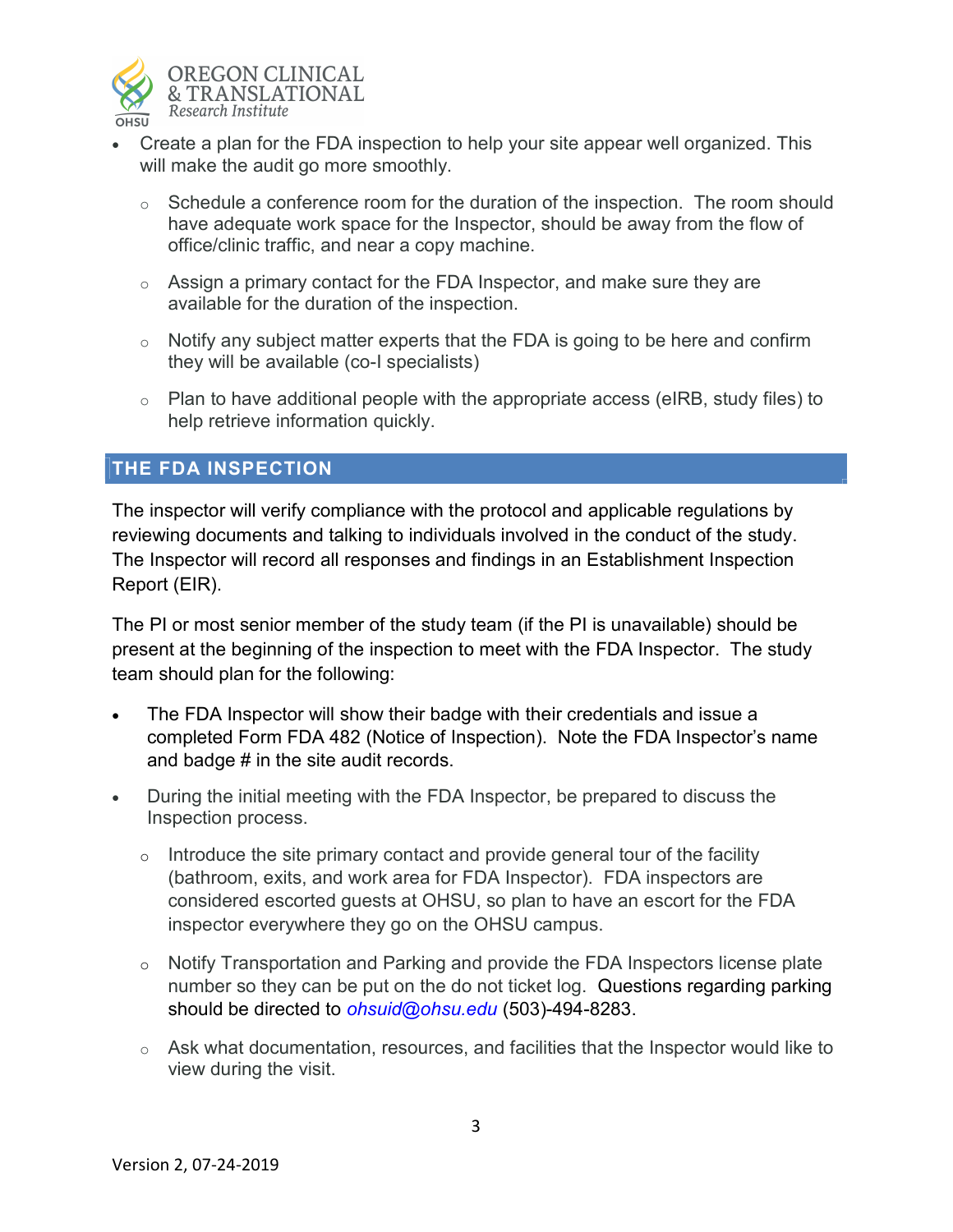

- $\circ$  Schedule at least one daily check in with the PI and the FDA Inspector. The Inspector should check in/out with the primary contact at the beginning and end of every day.
- o Do not offer refreshments or lunch to the Inspector

## DOCUMENTATION

All source documents, regulatory documents, and CRFs should be available to FDA Inspector upon request (21 CFR parts 312.68 and 812.145). Do not withhold documentation from the Inspector.

- Ask the FDA Inspector if they want to review the subject medical records (source documents) electronically or on paper. Then complete either the OHSU Clinical Research Paper Chart Audit Request Form or the External Research Monitor and Audit Request Form based on the inspector's preference.
- Do not share your login or give the FDA inspector direct access to any OHSU systems (e.g. eIRB, eCRIS, X drive, or Box). Arrange to sit with the investigator while you navigate the system and/or print requested materials needed for the audit. Study research database access should follow study/system SOPs.
- Regulatory records should be printed or viewable by the inspector (note there is no process for granting outside auditors/inspectors access to the eIRB). If utilizing electronic regulatory binders, confirm with the inspector if they want access or require records to be exported/printed for their review.
- Keep track of all documentation provided to the inspector. Redact patient name and MRN on the copy provided to FDA. Discuss the redaction process with the Inspector to ensure subject confidentiality is protected while still providing FDA the documentation they require.
- If the FDA Inspector requests electronic copies of records, provide them on an encrypted flash drive. If you have questions about the appropriate method of providing electronic records, contact OHSU Information Privacy and Security at OIPS@ohsu.edu or call 503-494-0219
- Do not provide documentation (or offer information) the FDA Inspector did not request UNLESS additional documentation explains irregularities (e.g. notes to file, sponsor correspondence related to exceptions/protocol deviations) related to the request.
- Documents not subject to FDA Inspection: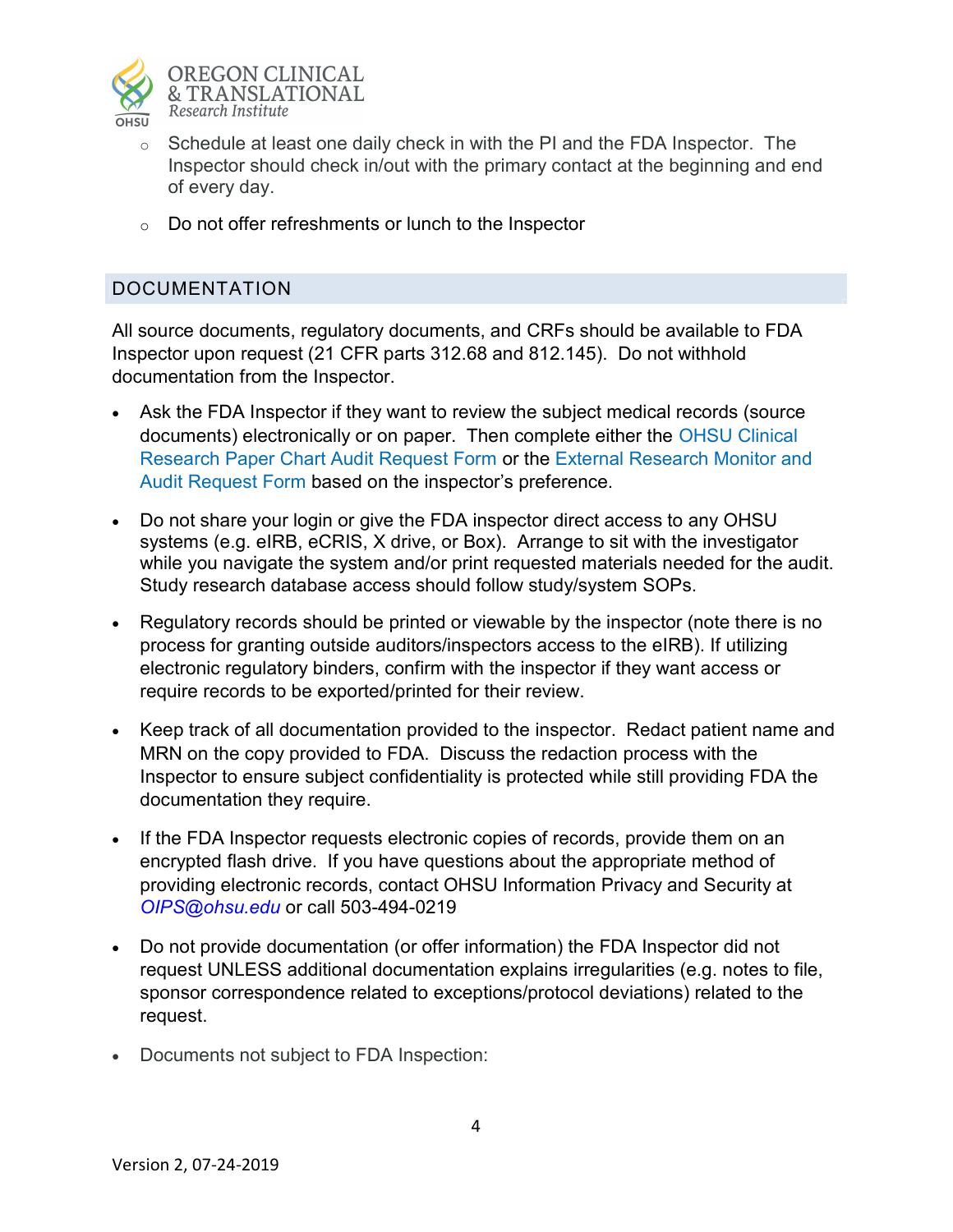

- $\circ$  Contracts and budgets
- o Independent Quality Assurance Audit results/reports. This does not exclude sponsor monitoring reports or other quality/safety audits that are required by sponsors/investigators to meet predicate rule requirements.
- $\circ$  Subjects/patients not enrolled in the study being investigated. If the Inspector wants to review other studies you will be notified that the scope of the inspection has changed.

#### COMMUNICATION

Conversations with the FDA Inspector will be recorded in the Establishment Inspection Report. FDA Inspectors are representatives of the Federal Government and are trained interviewers doing "detective work"; therefore:

- Be truthful in all communications with the FDA Inspector. If you don't know an answer, don't guess. State you will get the information requested.
- Do not answer questions that are not related to what you do refer to other subject matter experts (e.g. pathologist, research pharmacy, etc.).
- Politely correct erroneous information presented by the FDA Inspector.
- Reference documentation (protocol, policy or procedure references) whenever possible while responding to questions.
- Limit conversation to the study being inspected and FDA's questions.
- Do not be defensive, argue and/or complain (about the sponsor, PI/coordinator, IRB, etc.).
- Keep track of questions asked and documents provided.

#### END OF THE INSPECTION

At the end of the inspection, the FDA Inspector will conduct an exit interview with the PI/Sponsor-Investigator or most responsible study staff if the PI/Sponsor-Investigator is not available. Attendance should include the PI/Sponsor-Investigator, primary contact during the inspection, and any necessary subject matter experts. Assign someone to scribe the exit interview.

#### EXIT INTERVIEW

 Follow the same communication guidelines described above: answer honestly, do not withhold information, do not get defensive, politely correct erroneous information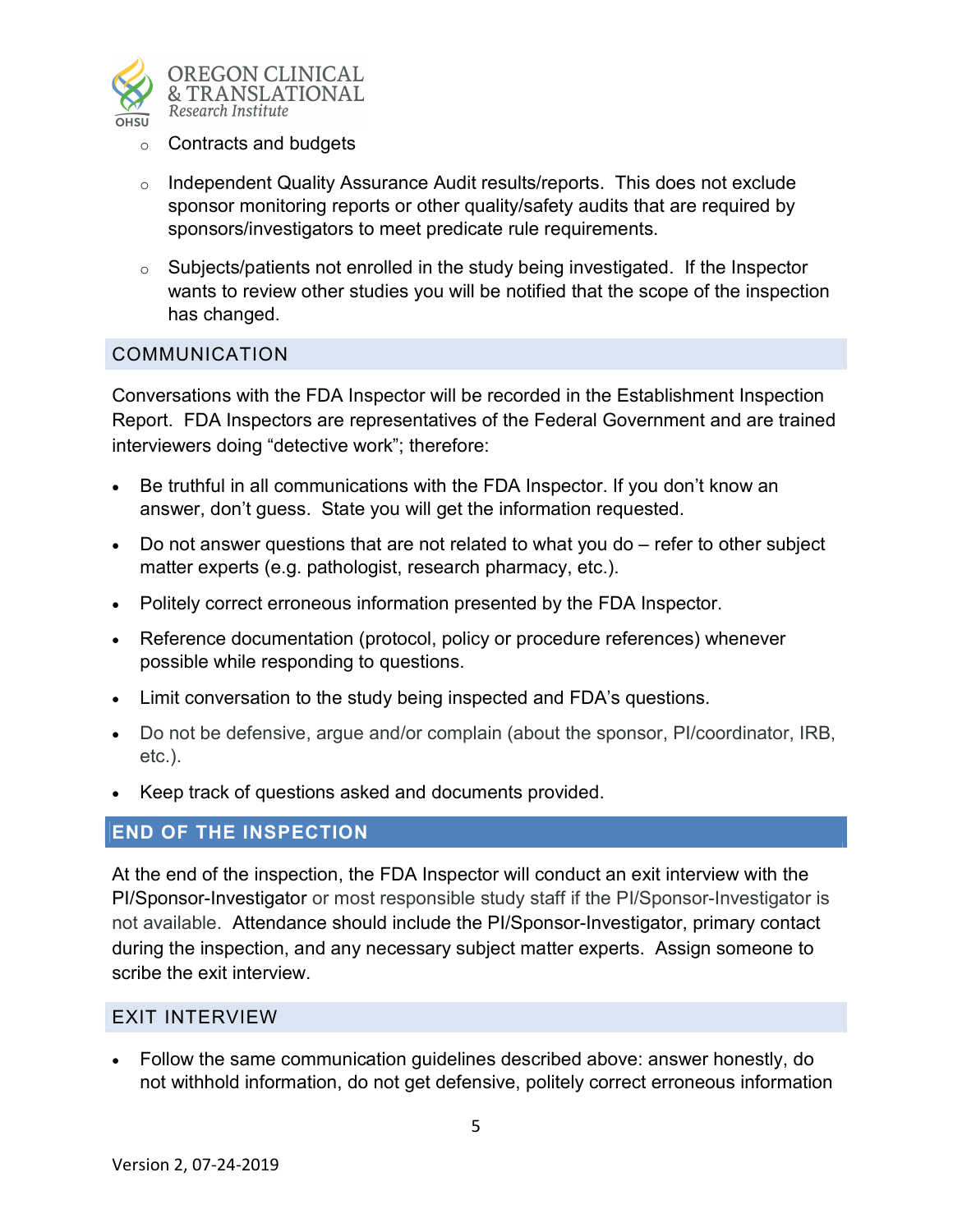

presented by FDA, and provide documentation whenever possible. This is your opportunity to agree/disagree with the findings.

- A 483 will be issued to the Sponsor-Investigator/Principal Investigator at the conclusion of an investigation, if the FDA Inspector has observed any conditions that may constitute violations of the Food Drug and Cosmetics Act and related acts.
- If you receive a 483, review the information on the form, ask questions, provide/refer to documents that show corrective action (retraining, IRB submissions, revised SOPs) if possible. The FDA Inspector can make changes to the 483 during the exit interview, if the information provided warrants a change.
- Request a copy of the Establishment Inspection Report (EIR). They are not automatically provided. This will come at a later date.

## AFTER THE INSPECTION

The FDA Inspector has 30 days to submit their EIR, the records collected during the inspection, to the FDA district office. If there are no findings during the inspection it is unlikely there will be an additional communication with FDA. However, if a Form 483 is issued FDA will consider all of the information collected when determining whether additional action is needed.

#### NO FINDINGS

If a Form 483 is not issued, no further action is required. The PI should consider scheduling a study team debrief on the inspection and make any procedure changes based on the FDA feedback you received during the Inspection. If changes are made to study procedures/departmental standard operating procedures (SOPs), training should be completed and documented.

#### 483

The FDA Form 483 notifies the PI of objectionable conditions at the sites. The 483 is not intended to be a comprehensive list of all of the potential objectionable findings, therefore, FDA can add additional findings after all of the materials are reviewed by the district office.

It is strongly recommended that the PI/Sites respond in writing and implement corrective action in a timely manner. If a 483 is issued, the PI should do the following:

• Respond no later than 15 business days. Responses submitted after 15 days are not considered when FDA makes their determination regarding additional action.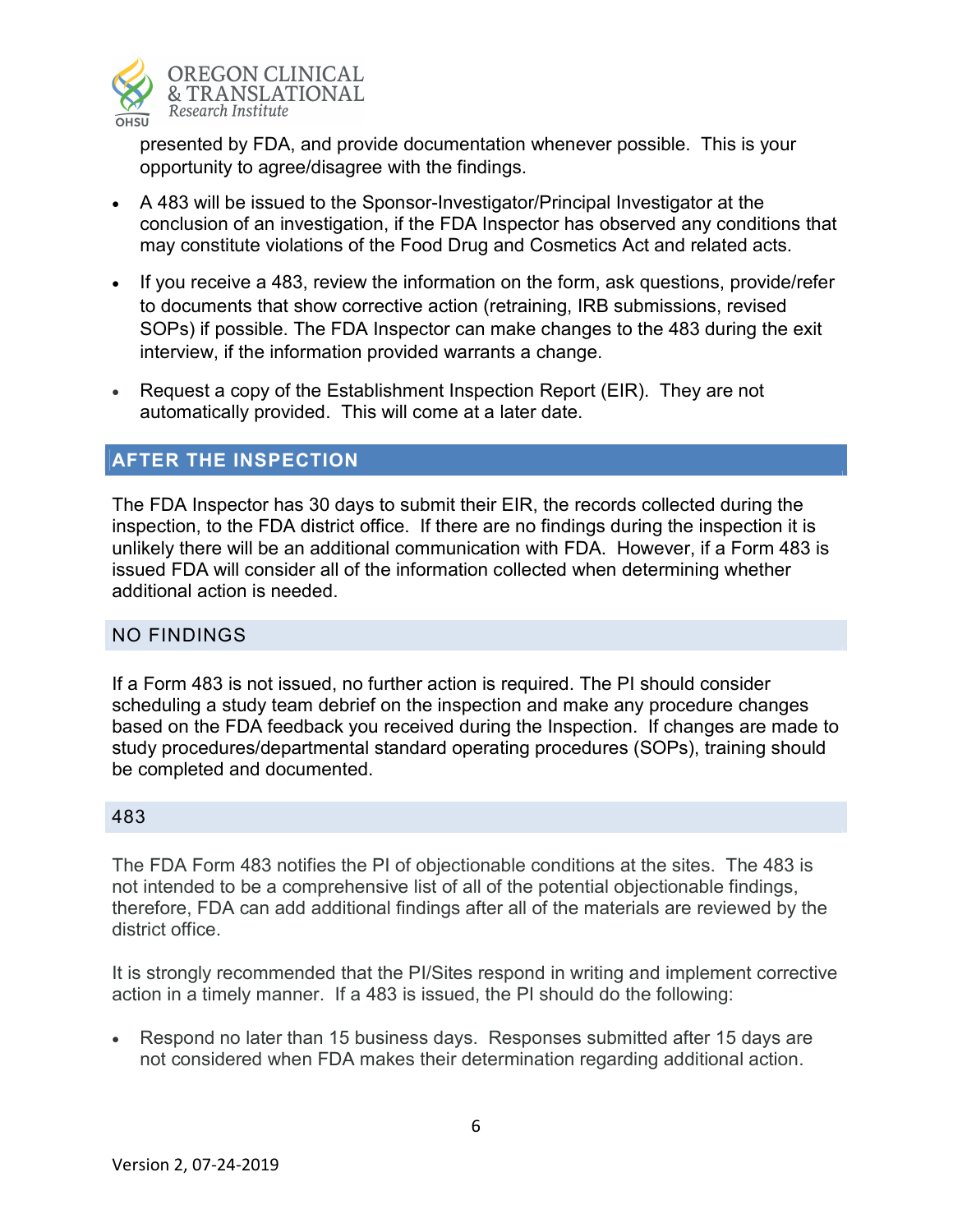

- Do not ignore the 483, delay responding, or provide an argumentative and/or unsupported response.
- Update relevant departmental SOPs to address deficiencies noted in the 483. Staff training on the revised SOPs should be completed and documented.
- Take any actions suggested by FDA to affirm the validity of the data called into question (e.g. additional validation testing /internal audits/ collecting additional documentation).
- Get input from all departments involved in the findings (e.g. IRB, Research Pharmacy) to include in your response. Do not promise changes to OHSU policies without input/buy-in from those departments.
- See 'Corresponding with the FDA' section below for guidance on drafting your response to the Form 483.
- Send the study Sponsor (if industry sponsored) the Form 483 immediately, if required under the contract. The sponsor may be able to help you with a response. The sponsor should be allowed to review the response before it is submitted to the FDA, but the sponsor can't require edits to the response.
- Submit a Reportable New Information (RNI) report to the IRB with the inspection findings within 5 days (per RNI policy) of receiving the 483. Submit a copy of the 483 response in the eIRB when it is available.
- Notify the IRB Chair and IRB manager via email when you receive the 483 (regardless of the study status in the eIRB) and when you submit your response. Work with the IRB regarding responses to the FDA, particularly if they involve the IRB review or approval.
- You can ask Research Integrity/Legal to review response prior to sending it to the FDA.
- Prepare all studies for re-inspection. If you successfully respond to the 483, you may find that you are selected to be audited on another trial to make sure the corrective actions are working.

## CORRESPONDING WITH FDA

When responding to the 483 remember that the information provided will impact FDA's decision regarding any additional action they may take. If 483 observations are significant and/or you do not respond accordingly, the FDA can take further action. FDA 483 observations should be taken very seriously and should be addressed and responded to thoroughly and professionally.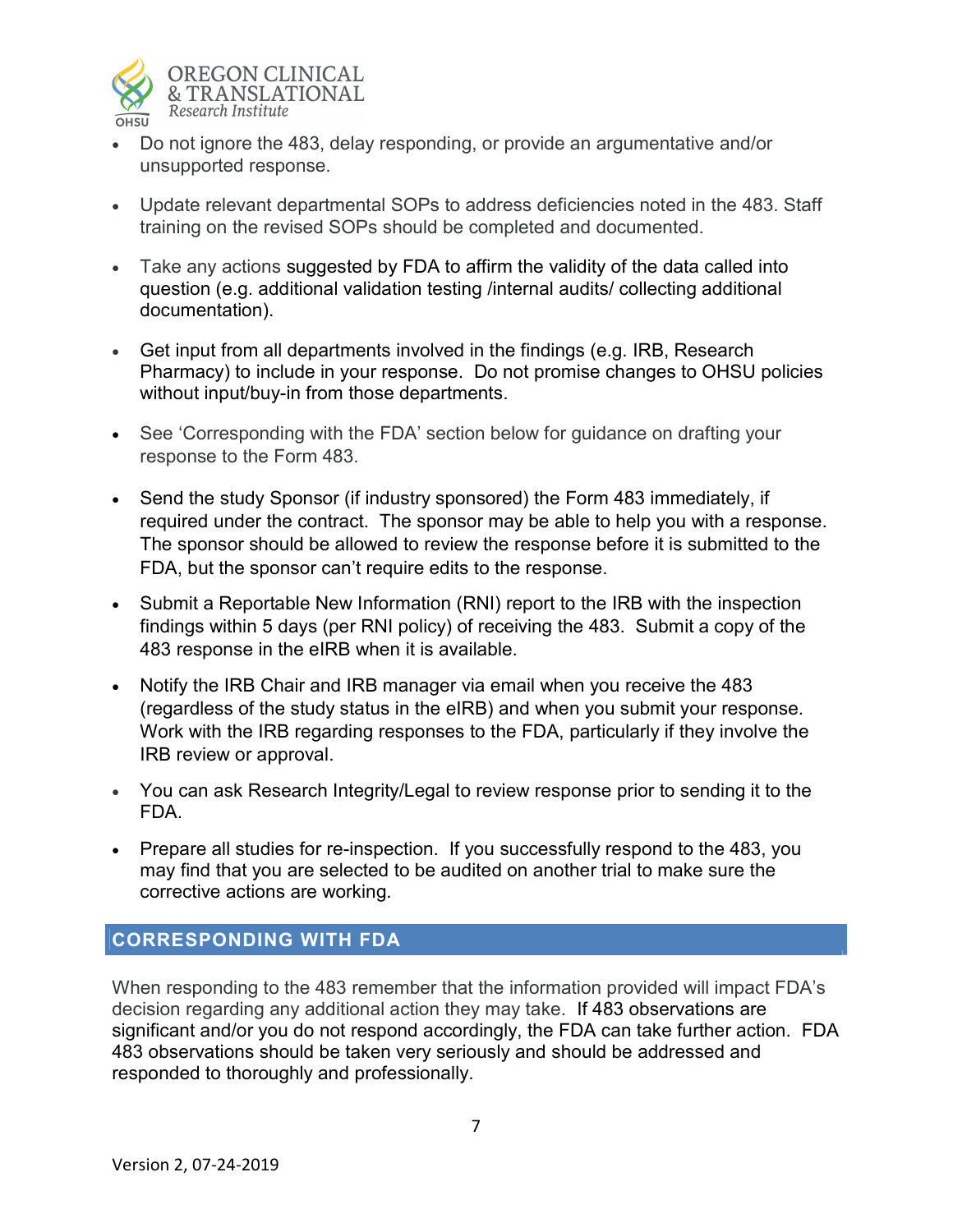

## AUDIENCE

When responding to FDA, remember your audience. 483 responses are available to the following:

- FDA Inspector, the FDA District Office, FDA Headquarters
- OHSU and any other overseeing IRBs
- Study funder(s) (industry and federal)
- Public available via Freedom of Information Act requests. Warning letters are published on the FDA website.

#### ADDRESSING FDA 483 FINDINGS

The quality and thoroughness of your 483 response is very important. If the FDA reviewers do not agree that you addressed their concerns or if your response is not properly supported, FDA may escalate your issues to a warning letter.

Respond to all observations on the 483 in a way that is easy for the FDA to follow. Each response must address the central issue(s) raised in the observations and provide factual objective evidence that permits evaluation and aids in understanding the response. A 483 response needs to contain clear, factual, well-supported descriptions of events, systems, procedures and data relevant to each observation. All the information needed to answer an observation can be contained in a narrative presentation that is easy to follow and that allows you to structure the answers in a way that places the site in the best light.

- Consider a cover memo with a list of attachments and accomplishments toward the corrective actions. Your cover memo should include the following:
	- o Reason for the letter
	- $\circ$  Define any terms used later in the letter
	- $\circ$  Include a commitment of the PI to resolving the issues identified by the FDA 483s and/or warning letter
	- $\circ$  Address any issues that relate to Sponsor-Investigator/PI responsibilities
	- $\circ$  Identify any points of disagreement (see note on disputes below)
	- o Introduce the appendices
	- o Consider listing what you have already accomplished toward correcting the findings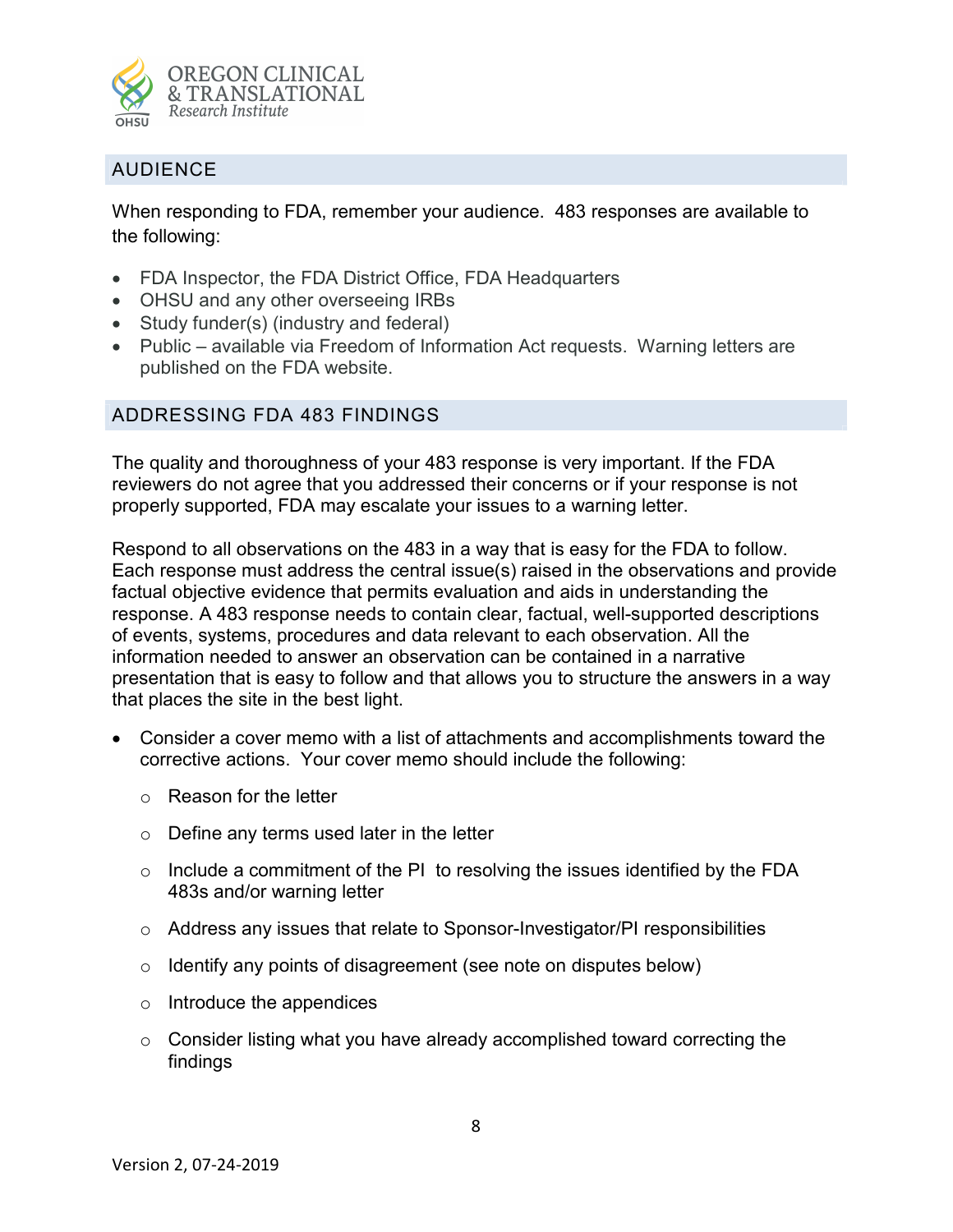

- $\circ$  Designate the cover letter and response as including confidential information not subject to disclosure under the federal Freedom of Information Act (FOIA) exemption 4.
- $\circ$  Define the planned response timeline (i.e. once per month or every 6 weeks) and make a commitment for the next update response if you are unable to address all of the findings within the 15 days.
- $\circ$  Include PI and site contact information
- The response should include the findings verbatim from the 483 followed by your response. If your response includes documents to show corrective action or to contest the findings, include an appendix with the appropriate documentation attached.
- Include your determination of the root cause of the problem(s). Implement corrective action for each finding. Your plan should specify:
	- o Root cause analysis
	- o Immediate corrections required/performed
	- $\circ$  Corrective action plan to prevent recurrence. This may include revising standard operating procedure, retraining staff, revising protocols, changes in workflow/documentation and additional monitoring.
	- $\circ$  Include a plan for monitoring the success of your corrective actions.
	- $\circ$  Assignment of responsible individual (if applicable)
- Avoid repetition in your responses. If the 483 includes related observations, simply reference your responses to other findings if the same corrective action applies.
- Provide a justification/documentation to support why the data from your site should be considered reliable and how subjects were protected during the course of the study, if applicable.
- If you can't implement the required corrective action(s) within the 15 day response timeframe, include a timeframe in the response and a date you plan to provide an update/corrective action plan to FDA.
- If you dispute the 483 observation and you can support this with factual objective evidence, then it is appropriate for your 483 response to point this out. The response should not ignore FDA's claim. Responses should provide the facts and explanation needed to explain why the observation is not accurate.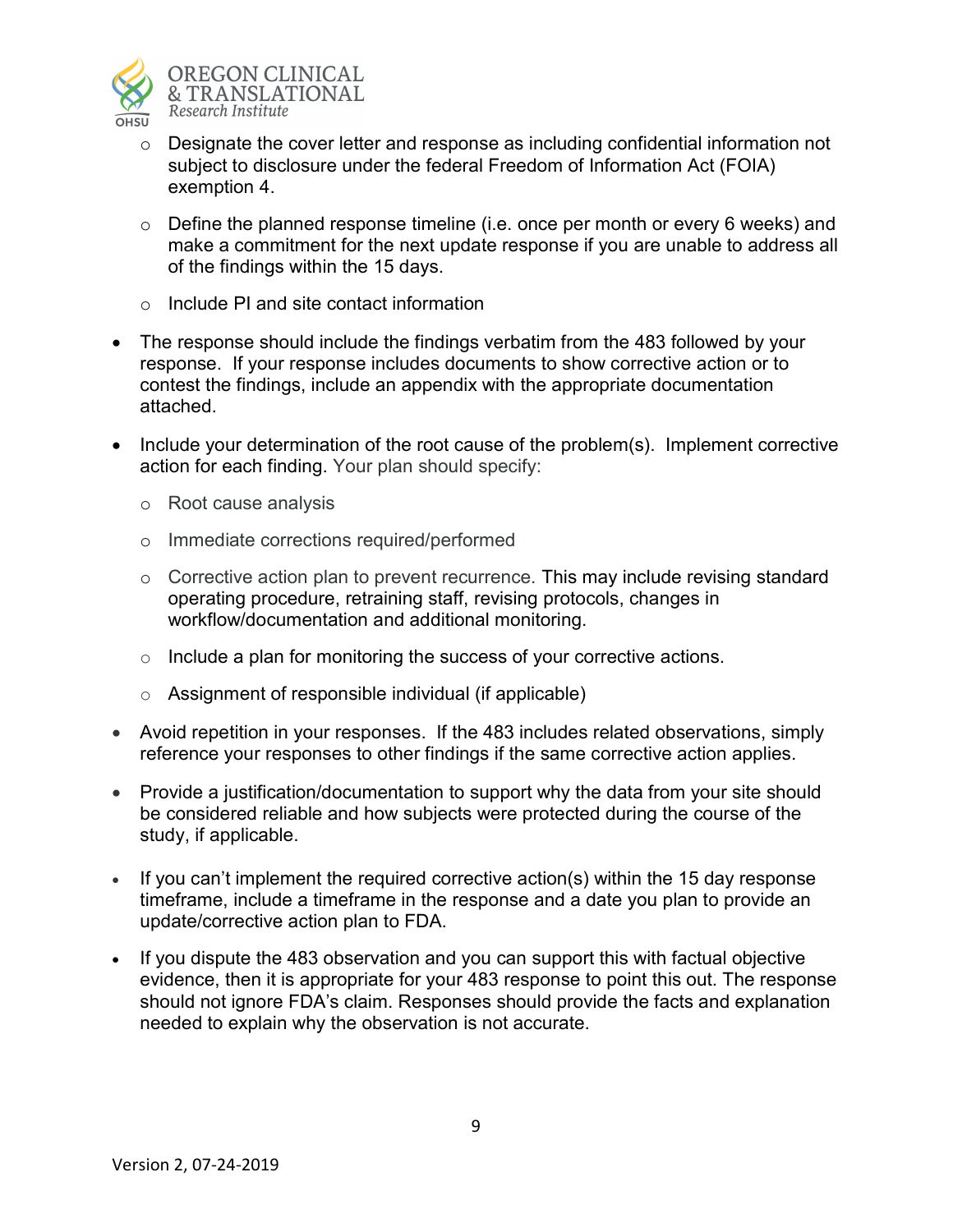

#### FDA RESPONSES/ACTION

After reviewing the 483, the EIR and your 483 response, FDA will determine if further action is required. The PI/Sponsor-Investigator will be notified of FDA's determination in one of the following letters:

- NAI No Action Indicated. There is no need to respond to the NAI letter.
- VAI Voluntary Action Indicated. Respond to the letter using the guidance for responding to the 483 above and address any additional information included in the letter. The VAI letter may not be the FDA's final determination. FDA will use your response to determine if additional action by the agency is required.
- OAI Official Action Indicated The PI/Sponsor-Investigator must respond to an OAI letter. The PI/Sponsor-Investigators should consider having OHSU Legal assist with the response.

Notify OHSU departments and the study Sponsor as outlined in the 483 section above when you receive FDA's determination letter.

## ADDRESSING AN FDA OFFICIAL ACTION INDICATED (OAI) "WARNING" LETTER

If the PI/Sponsor-Investigator receives an OAI "warning letter" a response to FDA is required. The PI should complete the following:

- All observations/findings in the warning letter should be addressed in the same manner as a 483. Provide documentation of corrective actions taken since the 483 was issued.
- Submit an RNI to the IRB as outlined above and also email the IRB chair and IRB manager.
- Notify the Industry sponsor immediately, if required by the contract.
- Notify the funding NIH Institute(s) or Center(s) within 72 hours of receiving (or receiving notice) of the Warning Letter, if the study receives NIH funding.
- Notify OHSU Legal for assistance in responding.
- The IRB will also provide assistance for IRB related findings.